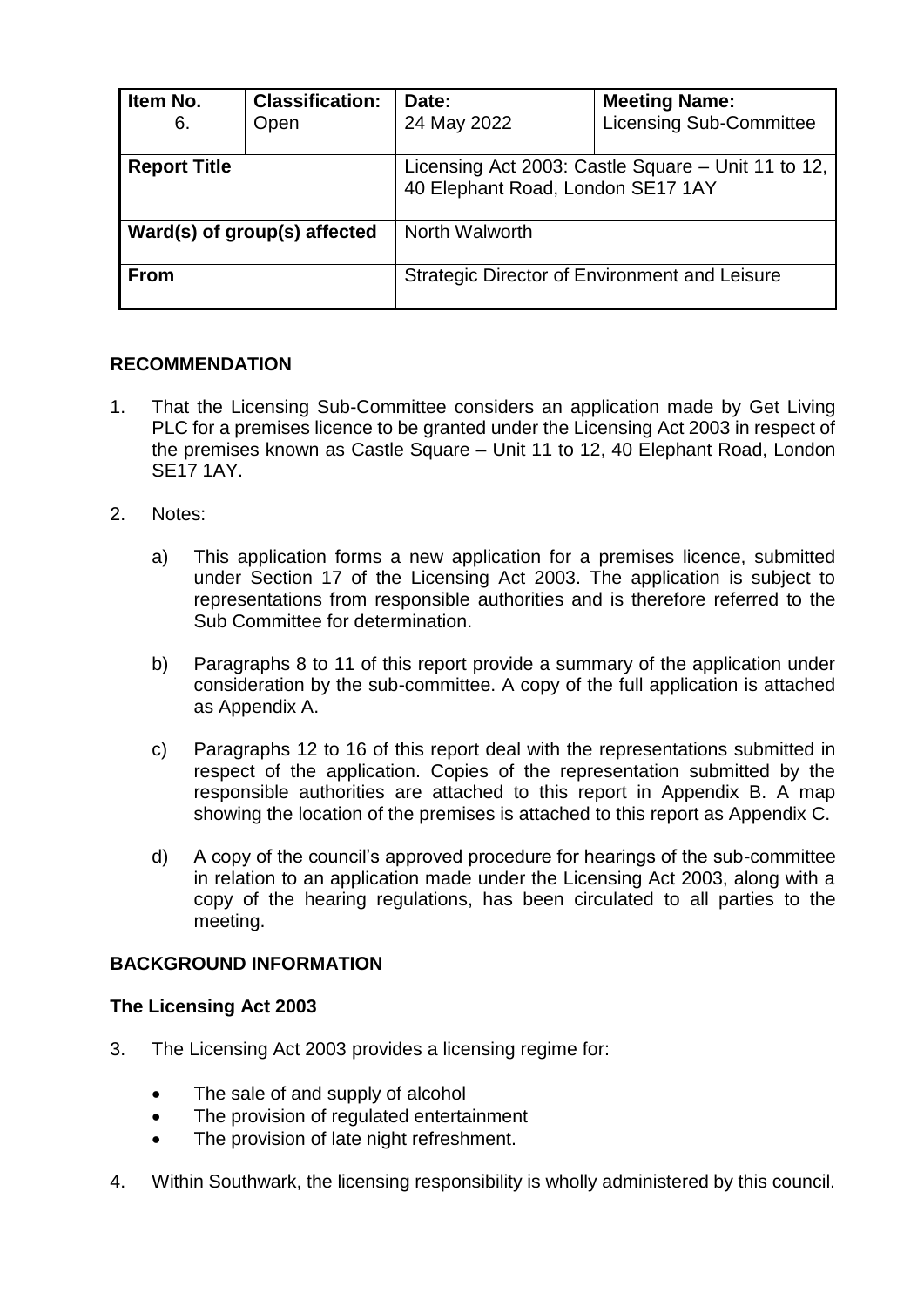- 5. The Act requires the licensing authority to carry out its functions under the Act with a view to promoting the four stated licensing objectives. These are:
	- The prevention of crime and disorder
	- The promotion of public safety
	- The prevention of nuisance
	- The protection of children from harm.
- 6. In carrying out its licensing functions, a licensing authority must also have regard to:
	- The Act itself
	- The guidance to the act issued under Section 182 of the Act
	- Secondary regulations issued under the Act
	- The licensing authority's own statement of licensing policy
	- The application, including the operating schedule submitted as part of the application
	- Relevant representations.
- 7. The premises licence application process involves the provision of all relevant information required under the Act to the licensing authority with copies provided by the applicant to the relevant responsible bodies under the Act. The application must also be advertised at the premises and in the local press. The responsible authorities and other persons within the local community may make representations on any part of the application where relevant to the four licensing objectives.

# **KEY ISSUES FOR CONSIDERATION**

# **The premises licence application**

8. On 24 March 2022 Get Living PLC applied for a premises licence to be granted under the Licensing Act 2003 in respect of the premises known as Castle Square – Unit 11 to 12, 40 Elephant Road, London, SE17 1AY The premises are described in the application as being:

*"Castle Square is primarily a retail destination comprised of 26 independent traders and retail units. This application is specifically for the adjoining public square which is used to bring the community together for publicly available events and also drive foot fall in support of the independent traders situated within Castle Square. It is also a popular thoroughfare connecting various parts of Elephant & Castle. Alcohol will be served at irregular events 1 to 2 times per month. Alcohol will be served from licensed pop up vendors within the main licensed area. Castle square is separated from the closest road and traffic via permanent bollards."*

- 9. The hours applied for are summarised as follows:
	- The sale by retail of alcohol (both on and off sales):
		- o Monday to Sunday: 09:00 to 22:30
	- The provision of regulated entertainment in the form of plays, films, live and recorded music, performances of dance and anything similar (outdoors):
		- o Monday to Sunday: 09:00 to 22:30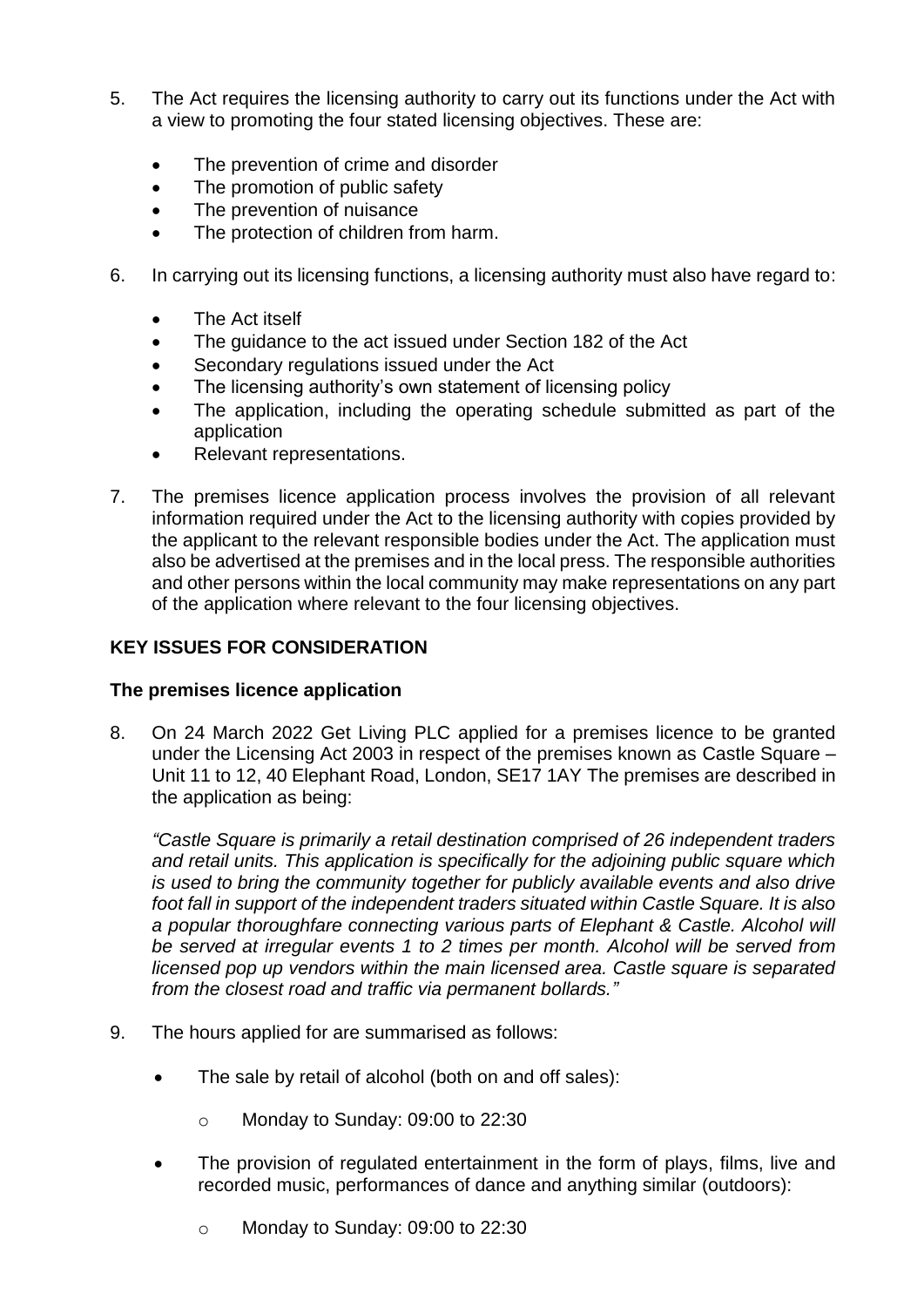- Opening hours:
	- o Monday to Sunday: 00:00 to 00:00
- 10. The application was amended by the Applicant on 21 April 2022 to remove any reference to alcohol from the application, therefore that aspect of the application is no longer being considered. The application is therefore solely for regulated entertainment.
- 11. The premises licence application form provides the applicant's operating schedule. Parts A, B, C, E, F, G, H, I, J, K, L, and M of the operating schedule set out the proposed licensable activities, operating hours and operating control measures in full, with reference to the four licensing objectives as stated in the Licensing Act 2003. Should a premises licence be issued in respect of the application the information provided in part M of the operating schedule will form the basis of conditions that will be attached to any licence granted subsequent to the application. A copy of the application and premises plan is attached to this report in Appendix A.

### **Representations from responsible authorities**

- 12. Representations were received from the Metropolitan Police (Licensing Division), the council's environmental protection team (EPT), licensing as a responsible authority and trading standards.
- 13. The representation from the Police states that the use of the external area should be closed by 22:00 under the Southwark Statement of Licensing Policy, but have suggested a further reduction to terminate activities at 18:00 due to the high concentration of residential addresses in the locality. There is also a request to restrict the number of events held under this licence.
- 14. The representation from EPT is made in respect of the prevention of public nuisance and is concerned with the proximity to local residents and asks the Applicant to consider reducing the days and times or frequency of the events, reducing the proposed finishing times and using non-amplified music or equipment.
- 15. The representation from the Licensing Authority is made in respect of the prevention of public nuisance and the prevention of children from harm. It states that the hours of use are outside of the Southwark Statement of Licensing Policy. A reduction of hours and additional conditions are sought.
- 16. Trading Standards had proposed additional conditions in reaction to the sale of alcohol, but they have already withdrawn their representation following the Applicant's withdrawal of alcohol.

Copies of the outstanding representations are available in Appendix B.

### **Representations from other persons**

17. No representations have been received from other persons.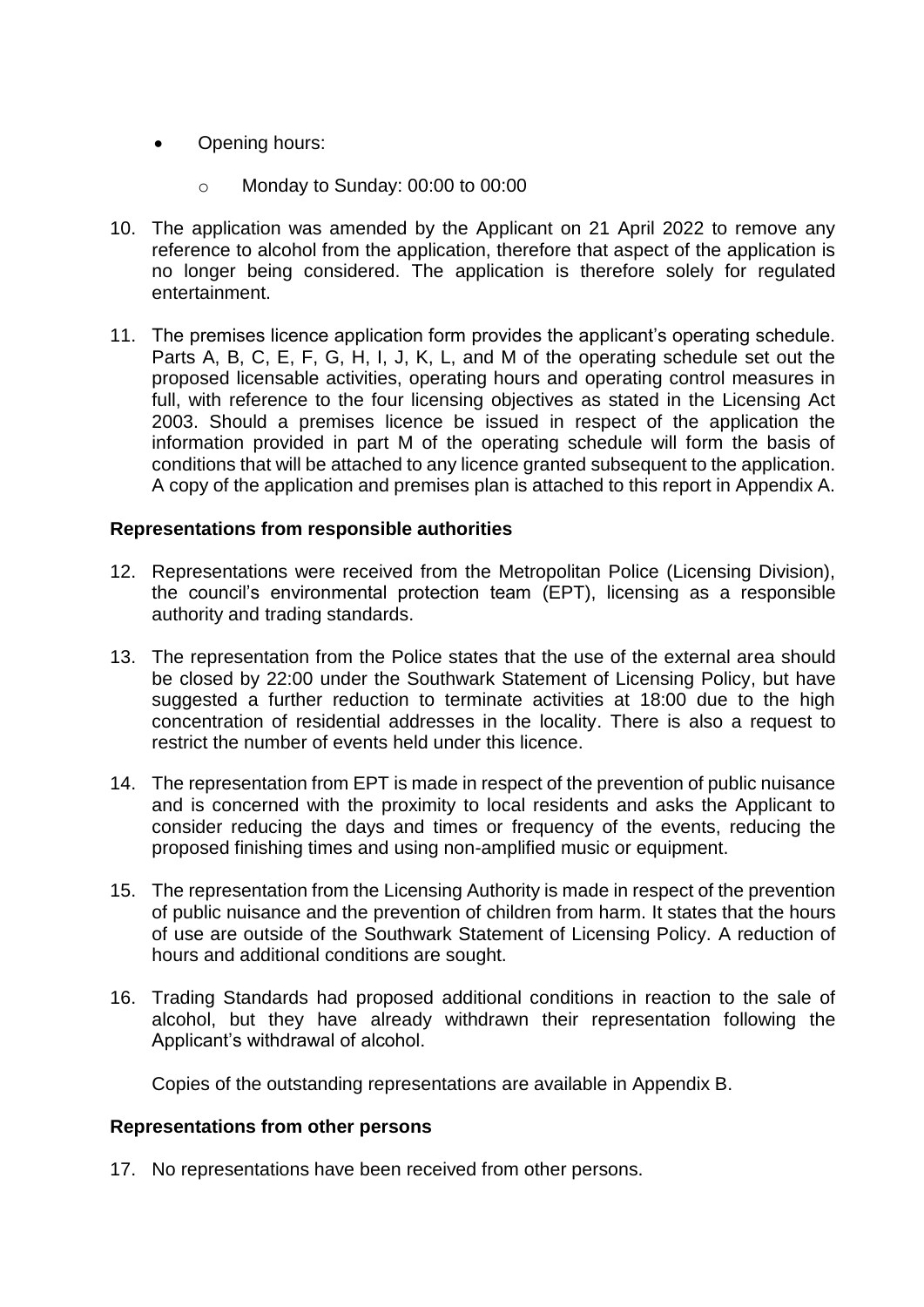# **Conciliation**

18. All representations were sent to the applicant and at the point of publication of the report. No representations have been conciliated, with the exception of the representation that was withdrawn by Trading Standards, once the application was amended to withdraw the alcohol element.

### **Premises history**

19. This premises has not been previously licensed. There is a short history of temporary event notices (TENs) in the last 48 months as listed below. There are no complaints to this premises.

| <b>Applicant</b> | <b>Dates</b>                                                                                         | <b>Activities</b>                                               | <b>Counter</b><br><b>Notice</b> |
|------------------|------------------------------------------------------------------------------------------------------|-----------------------------------------------------------------|---------------------------------|
| Katrina Wilson   | From 24/10/2020 to<br>25/10/2020 from 10:00<br>to 18:00 daily                                        | Alcohol on sales and regulated<br>entertainment for 400 persons | No                              |
| Katrina Wilson   | From 29/10/2020 to<br>31/10/2020 10:00 to<br>17:00 on 29 and 30/10<br>and 09:00 to 20:30 on<br>31/10 | Alcohol on sales and regulated<br>entertainment for 400 persons | <b>No</b>                       |

### **Map**

20. A map showing the location of the premises is attached to this report as Appendix D. The following are a list of licensed premises in the immediate vicinity of the application (100m):

> $09:00 - 02:30$ 09:00 - 03:30  $09:00 - 00:00$

 $09:00 - 02:30$ 09:00 - 03:30  $09:00 - 00:00$ 

# **Corsica Studios - Unit 4 & 5, Farrell Court, Elephant Road, SE17 1LB**

| Plays - Indoors:<br>Sunday to Wednesday |
|-----------------------------------------|
| Thursday                                |
| <b>Friday and Saturday</b>              |
| Films – Indoors:                        |
| Sunday to Wednesday                     |
| Thursday                                |
| <b>Friday and Saturday</b>              |

Indoor Sporting Event:

| • Sunday to Wednesday | 09:00 - 02:30   |
|-----------------------|-----------------|
| • Thursday            | 09:00 - 03:30   |
| • Friday and Saturday | $09:00 - 00:00$ |

Live Music – Indoors:

| • Sunday to Wednesday | $09:00 - 02:30$ |
|-----------------------|-----------------|
| • Thursday            | $09:00 - 03:30$ |
| • Friday and Saturday | $09:00 - 00:00$ |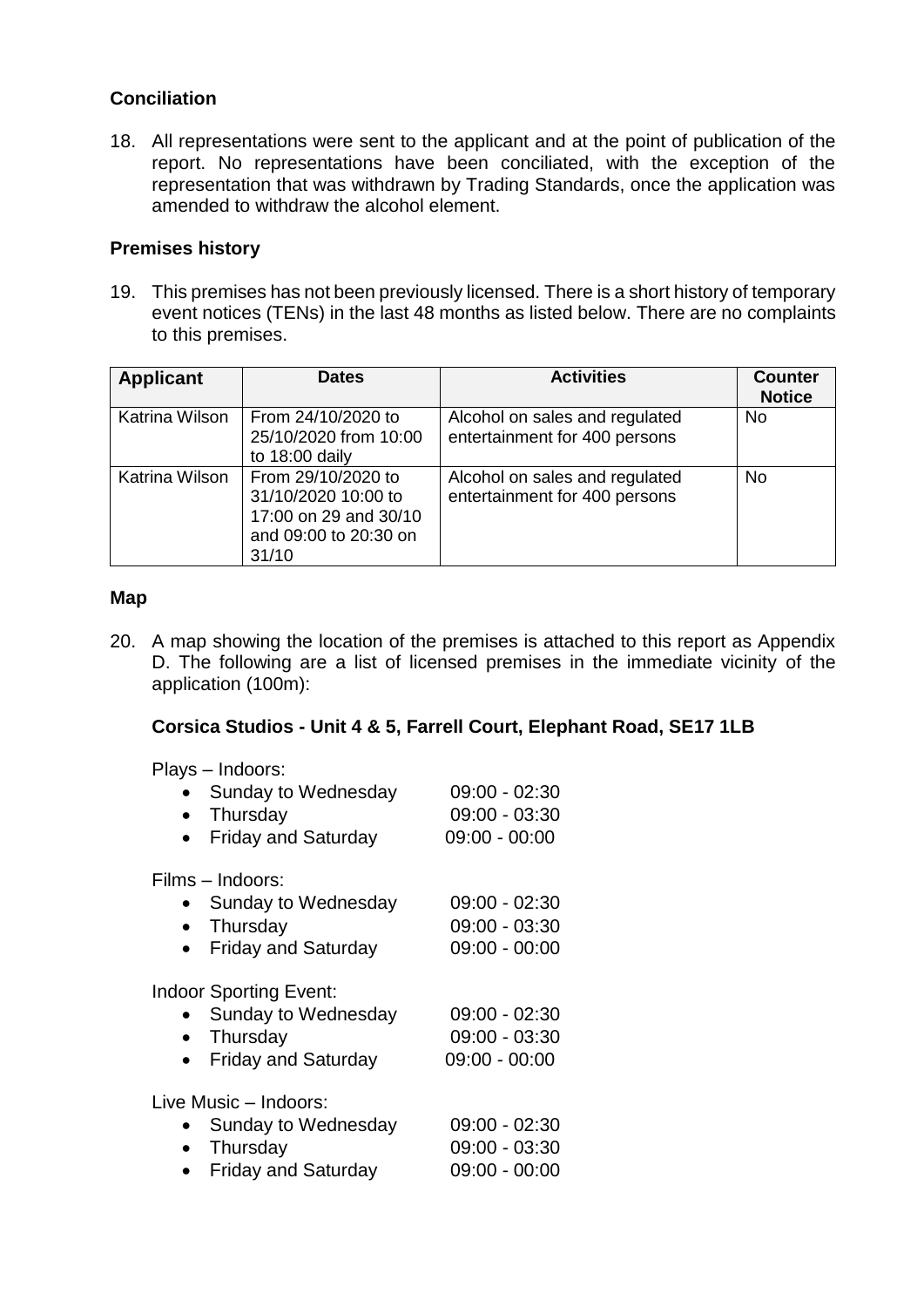Recorded Music – Indoors:

| • Sunday to Wednesday | $09:00 - 02:30$ |
|-----------------------|-----------------|
| $\bullet$ Thursday    | $09:00 - 03:30$ |
| • Friday and Saturday | $09:00 - 00:00$ |

Performance of Dance – Indoors:

| • Sunday to Wednesday | $09:00 - 02:30$ |
|-----------------------|-----------------|
| • Thursday            | $09:00 - 03:30$ |
| • Friday and Saturday | $09:00 - 00:00$ |

Entertainment Similar to live/recorded music – Indoors:

| • Sunday to Wednesday | $09:00 - 02:30$ |
|-----------------------|-----------------|
| $\bullet$ Thursday    | $09:00 - 03:30$ |
|                       |                 |

• Friday and Saturday 09:00 - 00:00

Late Night Refreshment – Indoors:

|           | • Sunday to Wednesday      | $09:00 - 02:30$ |
|-----------|----------------------------|-----------------|
|           | • Thursday                 | $09:00 - 03:30$ |
| $\bullet$ | <b>Friday and Saturday</b> | $09:00 - 00:00$ |

Sale by retail of alcohol to be consumed on premises:

| • Sunday to Wednesday | $09:00 - 02:30$ |
|-----------------------|-----------------|
| • Thursday            | $09:00 - 03:30$ |
| • Friday and Saturday | $09:00 - 00:00$ |

Sale by retail of alcohol to be consumed off premises:

| • Sunday to Wednesday | $09:00 - 02:30$ |
|-----------------------|-----------------|
| • Thursday            | $09:00 - 03:30$ |
| • Friday and Saturday | $09:00 - 00:00$ |

Late Night Refreshment – Outdoors:

| • Sunday to Wednesday | $09:00 - 02:30$ |
|-----------------------|-----------------|
| • Thursday            | $09:00 - 03:30$ |
| • Friday and Saturday | $09:00 - 00:00$ |
|                       |                 |

# **Little La Bodeguita Ltd, Unit 2, Castle Square, 40 Elephant Road, SE17 1EU**

Recorded Music – Indoors:

• Monday to Sunday 07:00 - 23:00

Late Night Refreshment - Indoors and outdoors:

Friday and Saturday 23:00 - 00:00

Sale by retail of alcohol to be consumed on premises:

• Monday to Sunday 09:00 - 22:30

Sale by retail of alcohol to be consumed off premises:

• Monday to Sunday 09:00 - 22:30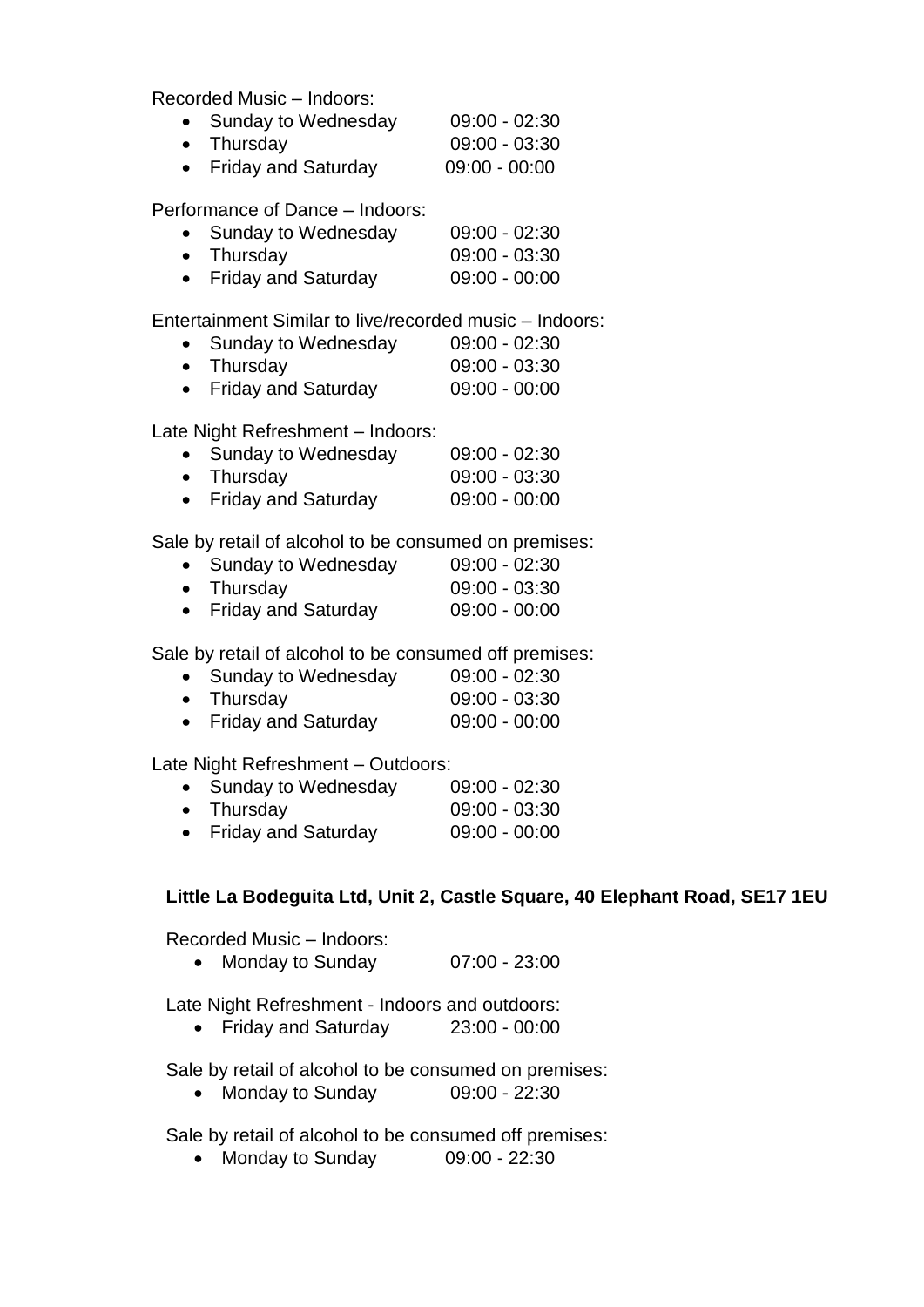# **Naranjo Restaurant - Railway Arch 113c, Elephant Road, SE17 1LB**

Live Music – Indoors:

• Monday to Sunday 11:00 - 00:00

Entertainment Similar to recorded music / dance – Indoors:

- Sunday to Thursday 11:00 00:30
- Friday to Saturday 11:00 01:30

Late Night Refreshment – Indoors:

- Sunday to Thursday 23:00 00:30
- Friday to Saturday 23:00 01:30

Sale by retail of alcohol to be consumed on premises:

- Sunday to Thursday 11:00 00:00
- Friday to Satursday 11:00 01:00

### **Distrandina - Unit 6, Farrell Court, Elephant Road, SE17 1LB**

Live Music – Indoors:

| Sunday to Thursday         | $08:00 - 03:00$ |
|----------------------------|-----------------|
| <b>Friday to Satursday</b> | $08:00 - 04:00$ |

Recorded Music – Indoors:

| $\bullet$ | Sunday to Thursday        | $08:00 - 03:00$ |
|-----------|---------------------------|-----------------|
|           | <b>Friday to Saturday</b> | $08:00 - 04:00$ |

Performance of Dance – Indoors:

| $\bullet$ | Sunday to Thursday         | $08:00 - 03:00$ |
|-----------|----------------------------|-----------------|
|           | <b>Friday to Satursday</b> | $08:00 - 04:00$ |

Entertainment Similar to live/recorded music – Indoors:

- Sunday to Thursday 08:00 03:00
- Friday to Satursday 08:00 04:00

Late Night Refreshment – Indoors:

- Sunday to Thursday 23:00 03:00
- Friday to Saturday  $23:00 04:00$

Sale by retail of alcohol to be consumed on premises:

- Sunday to Thursday 08:00 03:00
- Friday to Satursday 08:00 04:00

Sale by retail of alcohol to be consumed off premises:

- Sunday to Thursday 08:00 03:00
- Friday to Satursday 08:00 04:00

# **Bola 8 - Unit 122, Elephant Road, SE17 1LB**

Recorded Music – Indoors:

• Monday to Sunday 11:00 - 06:00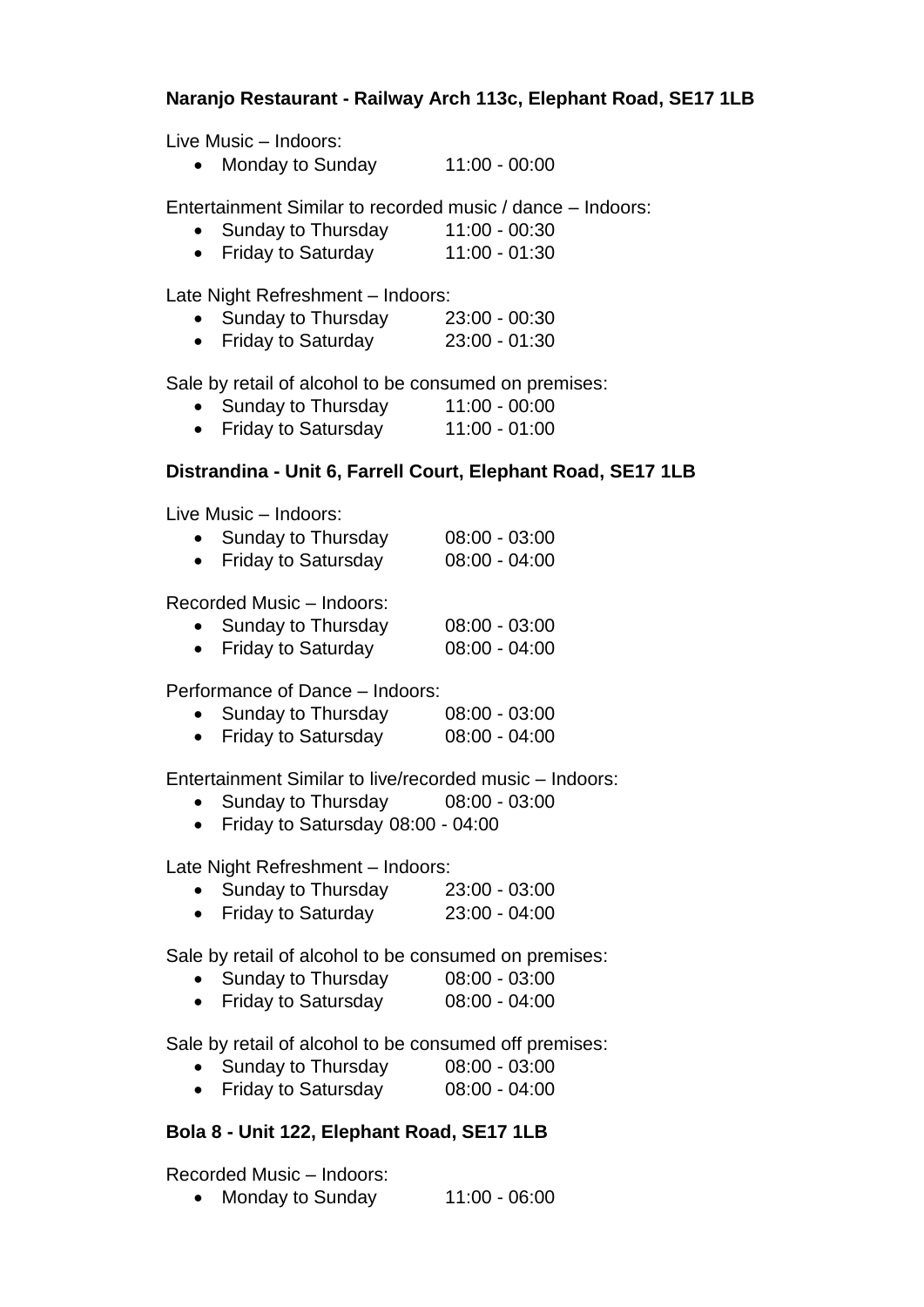Entertainment Similar to live/recorded music – Indoors:

• Monday to Sunday 11:00 - 06:00

Late Night Refreshment – Indoors:

• Monday to Sunday 23:00 - 05:00

Sale by retail of alcohol to be consumed on premises:

- Monday to Thursday 11:00 00:00
- Friday to Sunday 11:00 03:00

### **Pretty Unicorn – Units 21 and 22, 40 Elephant Road, SE17 1EU**

Late Night Refreshment - Indoors

Friday and Saturday 23:00 - 00:00

Sale by retail of alcohol to be consumed on premises

• Monday to Sunday 10:00 - 22:45

### **Ivany Store – Units 7, Farrell Court, Elephant Road, SE17 1LB**

Sale by retail of alcohol to be consumed on premises

• Friday and Saturday 10:00 - 22:00

### **Southwark Council statement of licensing policy**

- 21. Council assembly approved Southwark's statement of licensing policy 2021-2026 received assent on 25 November 2020 and came into effect on 1 January 2021.
- 22. Sections of the statement that are considered to be of particular relevance to the sub-committee's consideration are:
	- Section 3 Purpose and scope of the policy. This reinforces the four licensing objectives and the fundamental principles upon which this Authority relies in determining licence applications
	- Section 5 Determining applications for premises licences and club premises certificates. This explains how the policy works and considers issues such as location; high standards of management; and the principles behind condition setting.
	- Section 6 Local cumulative impact policies. This sets out this authority's approach to cumulative impact and defines the boundaries of the current special policy areas and the classifications of premises to which they apply. To be read in conjunction with Appendix B to the policy.
	- Section 7 Hours of operation. This provides a guide to the hours of licensed operation that this Authority might consider appropriate by type of premises and (planning) area classification.
	- Section 8 The prevention of crime and disorder. This provides general guidance on the promotion of the first licensing objective.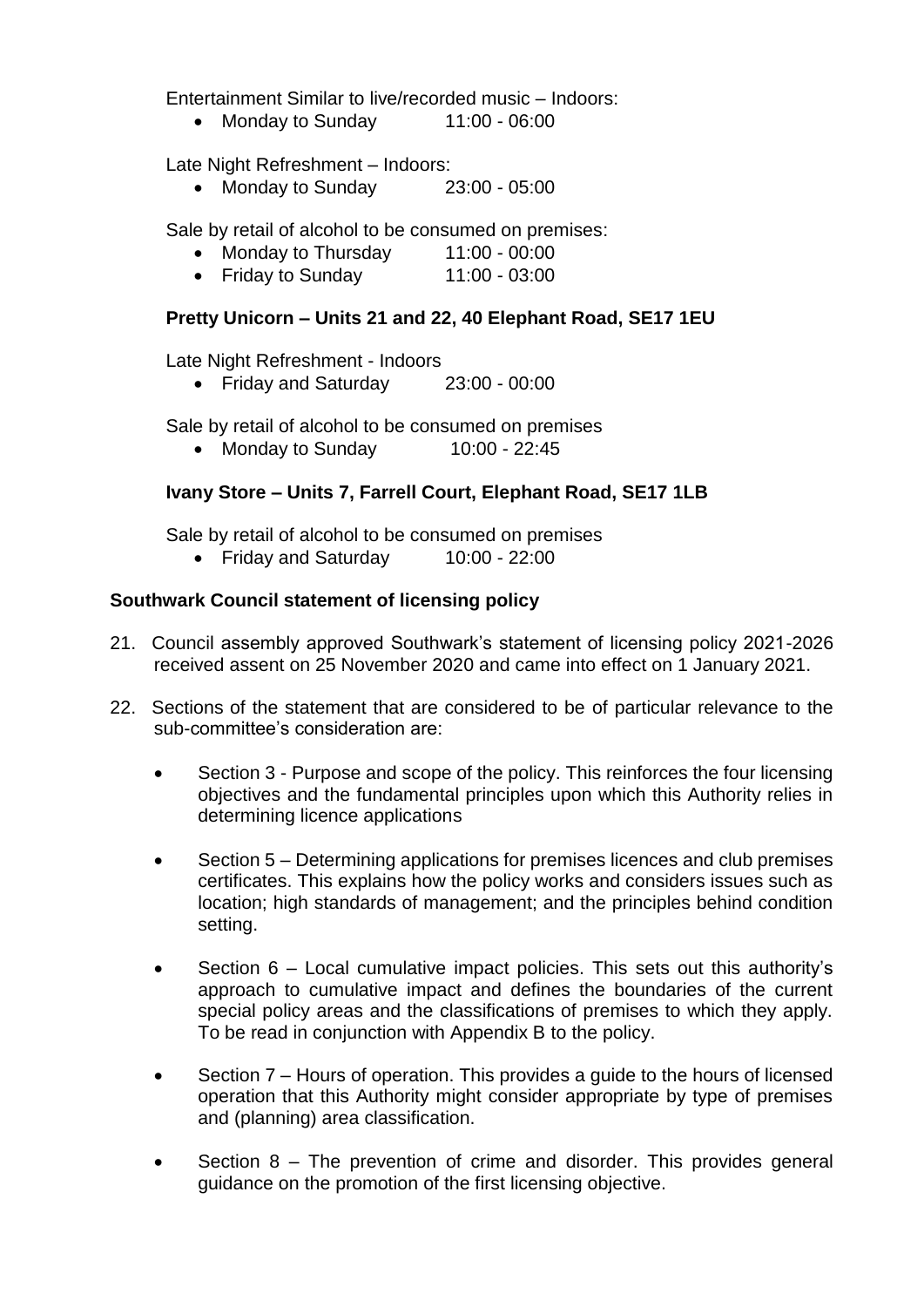- Section 9 Public safety. This provides general guidance on the promotion of the second licensing objective.
- Section 10 The prevention of nuisance. This provides general guidance on the promotion of the third licensing objective.
- Section 11 The protection of children from harm. This provides general guidance on the promotion of the fourth licensing objective.
- 23. The purpose of Southwark's statement of licensing policy is to make clear to applicants what considerations will be taken into account when determining applications and should act as a guide to the sub-committee when considering the applications. However, the sub-committee must always consider each application on its own merits and allow exceptions to the normal policy where these are justified by the circumstances of the application.

### **Cumulative impact area (CIA)**

- 24. The premises is not situated in any of Southwark's CIAs. The premises is situated in the Elephant and Castle major town centre area.
- 25. Under the Southwark statement of licensing policy 2021 2026 the following closing times are recommended as appropriate within this area for these categories of premises:
	- Closing time for public houses and wine bars:
		- o Sunday to Thursday until 23:00 and Friday and Saturday until 00:00
	- Closing time for cinemas and theatres:
		- o Daily to 02:00

### **Climate change implications**

- 26. Following council assembly on 14 July 2021, the council is committed to considering the climate change implications of any decisions.
- 27. Climate change is not a legal factor in the consideration of a grant of a premises license under the current licensing objectives, however members can make enquiries and request an agreement from applicants to promote the reduction of the impact of climate change that may be caused by the operation of the premises.
- 28. Examples of such an undertaking may be:
	- Not using single use plastics, such as disposable plastic glasses, when selling alcohol at the premises.
	- Encourage patrons not to drive to venues by providing details of public transport on their webpages/tickets.
- 29. The council's climate change strategy is available: [https://www.southwark.gov.uk/assets/attach/48607/Climate-Change-Strategy-July-](https://www.southwark.gov.uk/assets/attach/48607/Climate-Change-Strategy-July-2021-.pdf)[2021-.pdf](https://www.southwark.gov.uk/assets/attach/48607/Climate-Change-Strategy-July-2021-.pdf)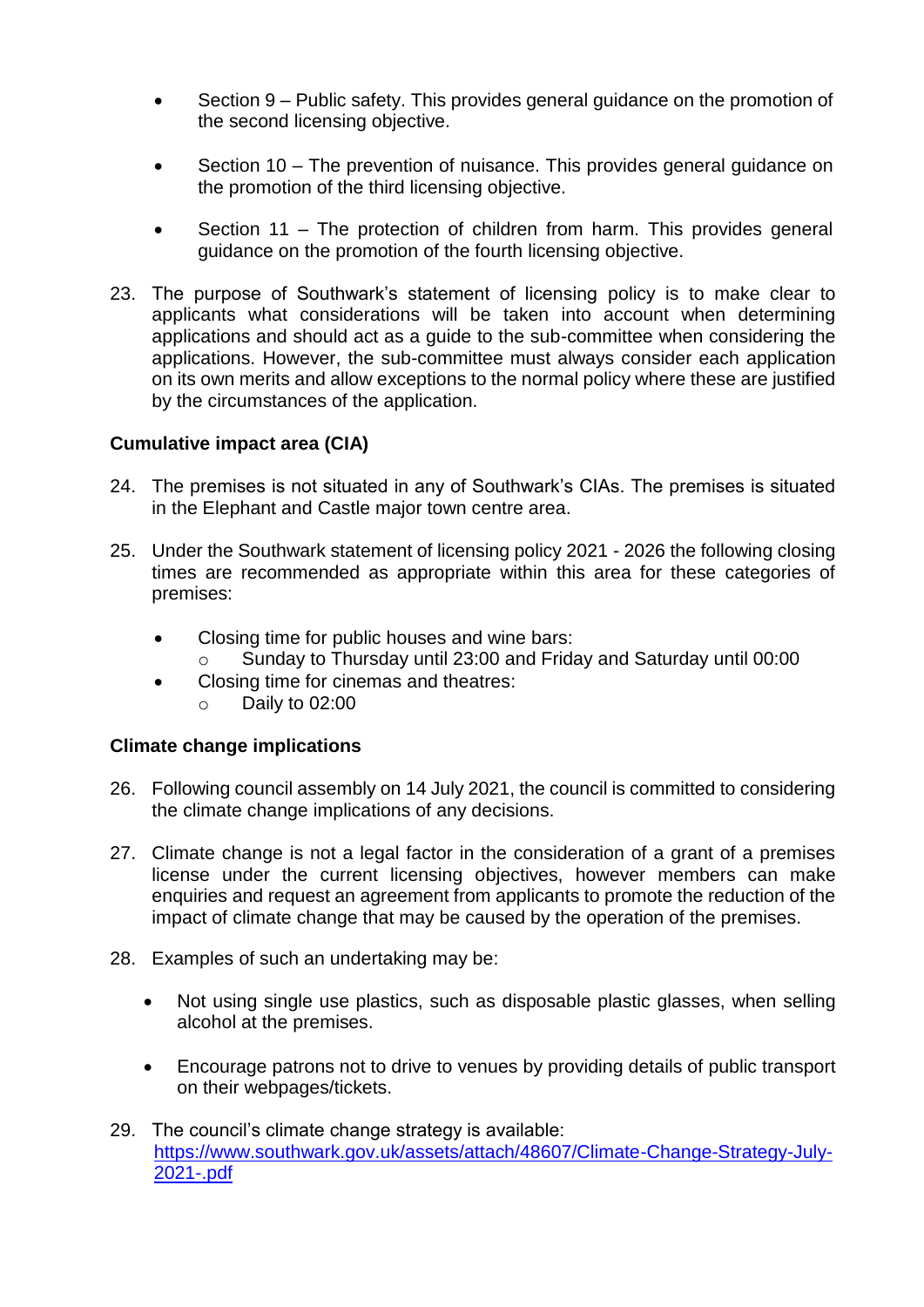# **Community, equalities (including socio-economic) and health impacts**

### **Community impact statement**

30. Each application is required by law to be considered upon its own individual merits with all relevant matters taken into account.

### **Equalities (including socio-economic) impact statement**

- 31. This report does not result in a policy decision and each application is required to be considered upon its own individual merits with all relevant matters taken into account. In considering the recommendations of this report, due regard must be given to the public sector equality duty set out in section 149 of the Equality Act 2010. This requires the council to consider all individuals when carrying out its functions.
- 32. Importantly, the council must have due regard to the need to eliminate discrimination, harassment, victimisation, or other prohibited conduct; advance equality of opportunity and foster good relations between people with protected characteristics and those who do not. The relevant protected characteristics are age, disability, gender reassignment, pregnancy and maternity, race, religion or belief, sex, sexual orientation. The public sector equality duty also applies to marriage and civil partnership, but only in relation to the need to eliminate discrimination, harassment, victimisation, or other prohibited conduct.
- 33. The equalities impact statement for licensing decisions is contained within the Southwark Statement of Licensing Policy 2021 – 2026 [https://www.southwark.gov.uk/business/licences/business-premises](https://www.southwark.gov.uk/business/licences/business-premises-licensing/licensing-and-gambling-act-policy)[licensing/licensing-and-gambling-act-policy.](https://www.southwark.gov.uk/business/licences/business-premises-licensing/licensing-and-gambling-act-policy)

### **Health impact statement**

34. Health impacts cannot be considered by law when making decisions under the Licensing Act 2003.

### **Resource implications**

35. A fee of £100.00 has been paid by the applicant company in respect of this application being the statutory fee payable for premises within non-domestic rateable value A.

# **Consultation**

36. Consultation has been carried out on this application in accordance with the provisions of the Licensing Act 2003. A public notice was published in a local newspaper and similar notices were exhibited outside of the premises for a period of 28 consecutive days.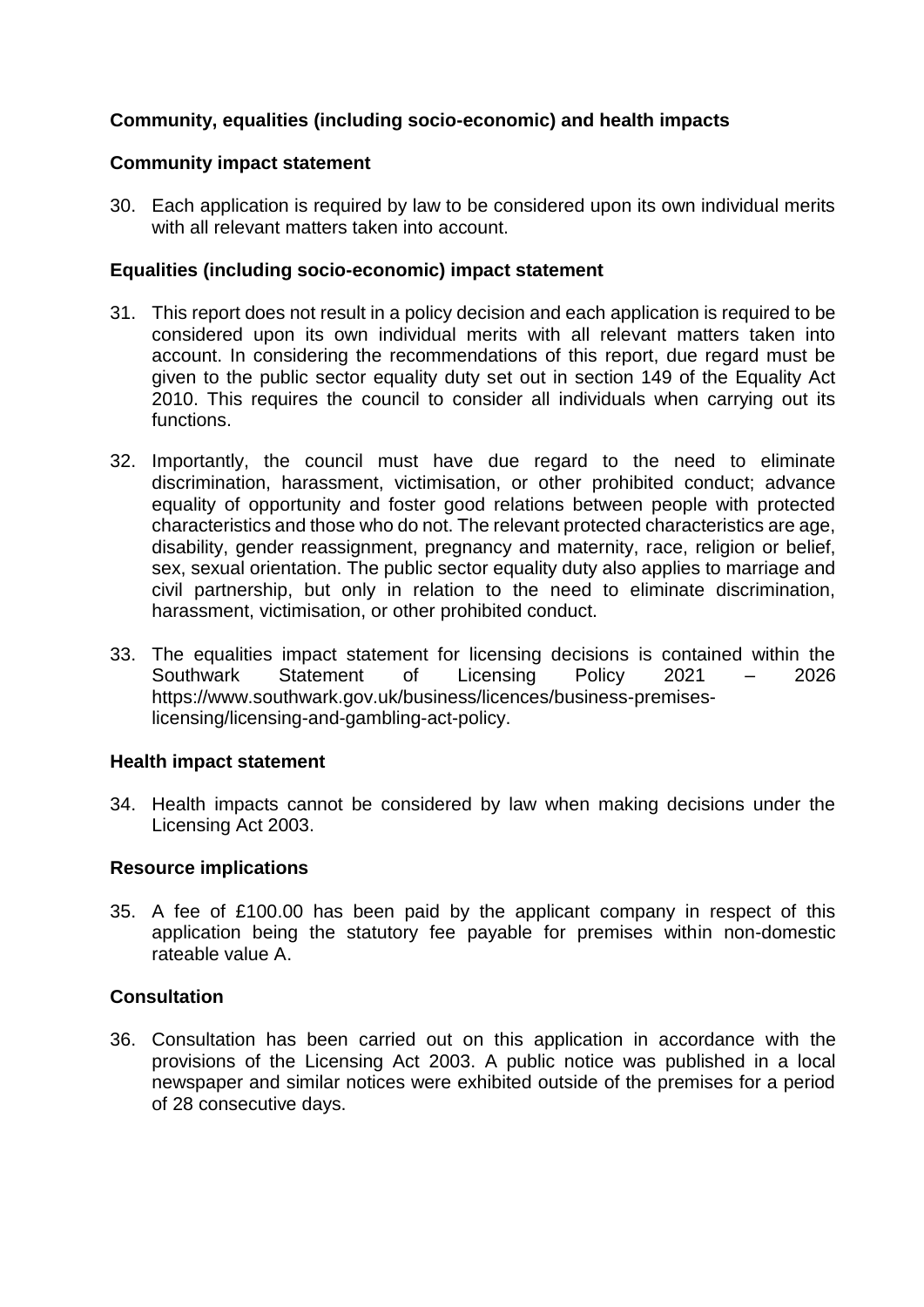# **SUPPLEMENTARY ADVICE FROM OTHER OFFICERS**

### **Director of Law and Governance**

- 37. The sub-committee is asked to determine the application for a premises licence under Section 17 of the Licensing Act 2003.
- 38. The principles which sub-committee members must apply are set out below.

### **Principles for making the determination**

- 39. The sub-committee is asked to determine the application for a premises licence under section 17 of the Licensing Act 2003.
- 40. The principles which sub-committee members must apply are set out below.
- 41. The general principle is that applications for premises licence applications must be granted unless relevant representations are received. This is subject to the proviso that the applicant has complied with regulations in advertising and submitting the application.
- 42. Relevant representations are those which:
	- Are about the likely effect of the granting of the application on the promotion of the licensing objectives
	- Are made by an interested party or responsible authority
	- Have not been withdrawn
	- Are not, in the opinion of the relevant licensing authority, frivolous or vexatious.
- 43. If relevant representations are received then the sub-committee must have regard to them, in determining whether it is necessary for the promotion of the licensing objectives to:
	- To grant the licence subject to:
		- $\circ$  The conditions mentioned in section 18 (2)(a) modified to such extent as the licensing authority considers necessary for the promotion of the licensing objectives
		- o Any condition which must under section 19, 20 or 21 be included in the licence.
	- To exclude from the scope of the licence any of the licensable activities to which the application relates.
	- To refuse to specify a person in the licence as the premises supervisor.
	- To reject the application.

# **Conditions**

44. The sub-committee's discretion is thus limited. It can only modify the conditions put forward by the applicant, or refuse the application, if it is necessary to do so. Conditions must be necessary and proportionate for the promotion of one of the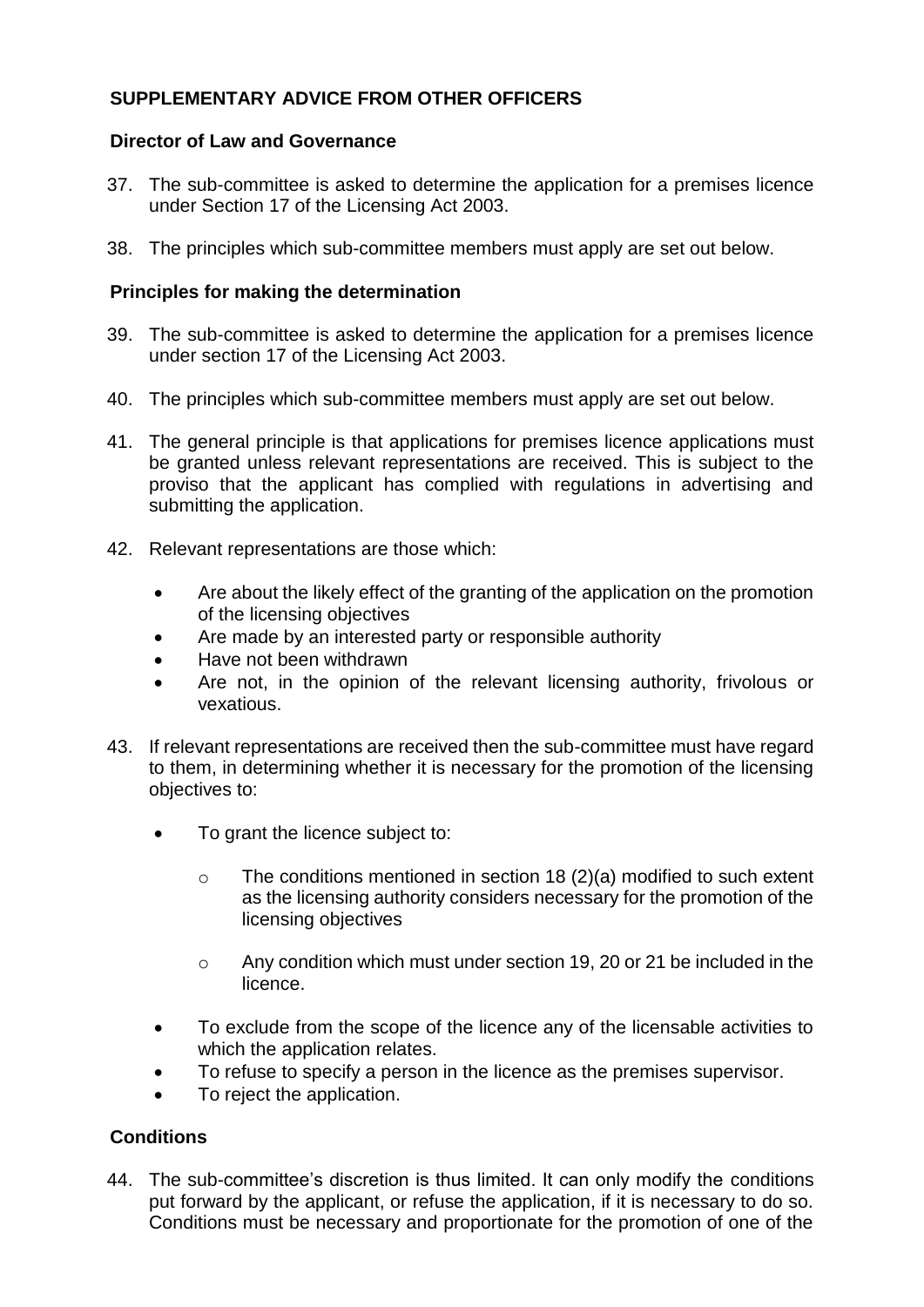four licensing objectives, and not for any other reason. Conditions must also be within the control of the licensee, and should be worded in a way which is clear, certain, consistent and enforceable.

- 45. The four licensing objectives are:
	- The prevention of crime and disorder
	- Public safety
	- The prevention of nuisance
	- The protection of children from harm.
- 46. Members should note that each objective is of equal importance. There are no other licensing objectives, and the four objectives are paramount considerations at all times.
- 47. Conditions will not be necessary if they duplicate a statutory position. Conditions relating to night café and take away aspect of the license must relate to the night time operation of the premises and must not be used to impose conditions which could not be imposed on day time operators.
- 48. Members are also referred to the Home Office Revised Guidance issued under section 182 of the Licensing Act 2003 on conditions, specifically section 10.

#### **Reasons**

49. If the sub-committee determines that it is necessary to modify the conditions, or to refuse the application for a premises licence application, it must give reasons for its decision.

### **Hearing procedures**

- 50. Subject to the licensing hearing regulations, the licensing committee may determine its own procedures. Key elements of the regulations are that:
	- The hearing shall take the form of a discussion led by the authority. Cross examination shall not be permitted unless the authority considered that it is required for it to consider the representations.
	- Members of the authority are free to ask any question of any party or other person appearing at the hearing.
	- The committee must allow the parties an equal maximum period of time in which to exercise their rights to:
		- o Address the authority
		- o If given permission by the committee, question any other party.
		- $\circ$  In response to a point which the authority has given notice it will require clarification, give further information in support of their application.
	- The committee shall disregard any information given by a party which is not relevant to the particular application before the committee and the licensing objectives.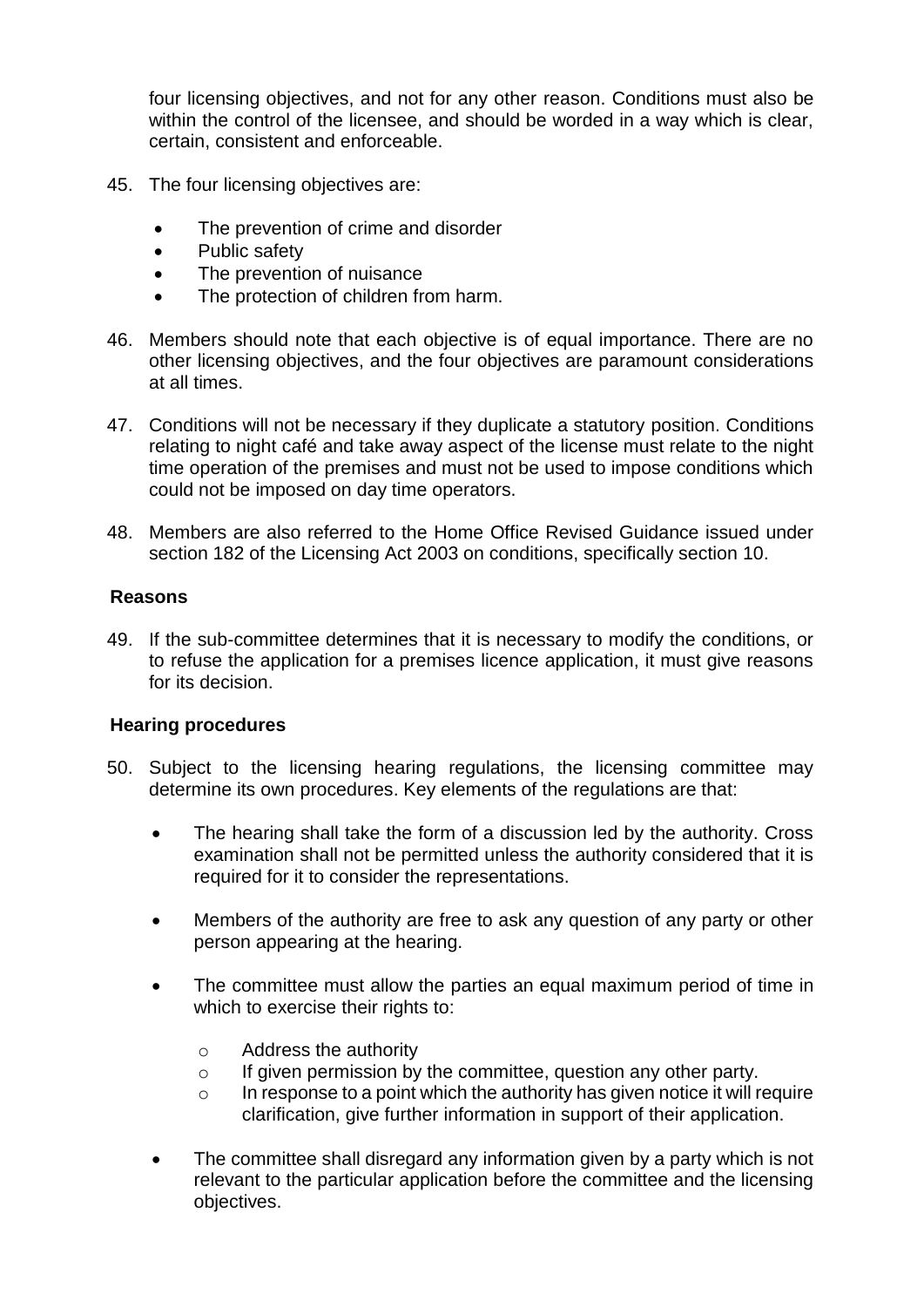- The hearing shall be in public, although the committee may exclude the public from all or part of a hearing where it considers that the public interest in doing so outweighs the public interest in the hearing, or that part of the hearing, taking place in private.
- In considering any representations or notice made by a party the authority may take into account documentary or other information produced by a party in support of their application, representations or notice (as applicable) either before the hearing or, with the consent of all the other parties, at the hearing.
- 51. This matter relates to the determination of an application for a premises licence under Section 17 of the Licensing Act 2003. Regulation 26(1) (a) requires the subcommittee to make its determination at the conclusion of the hearing.

### **Council's multiple roles and the role of the licensing sub-committee**

- 52. Sub-committee members will note that, in relation to this application, the council has multiple roles. Council officers from various departments have been asked to consider the application from the perspective of the council as authority responsible respectively for environmental health, trading standards, health and safety and as the planning authority.
- 53. Members should note that the licensing sub-committee is meeting on this occasion solely to perform the role of licensing authority. The sub-committee sits in quasi-judicial capacity, and must act impartially. It must offer a fair and unbiased hearing of the application. In this case, members should disregard the council's broader policy objectives and role as statutory authority in other contexts. Members must direct themselves to making a determination solely based upon the licensing law, guidance and the council's statement of licensing policy.
- 54. As a quasi-judicial body the licensing sub-committee is required to consider the application on its merits. The sub-committee must take into account only relevant factors, and ignore irrelevant factors. The decision must be based on evidence, that is to say material, which tends logically to show the existence or nonexistence of relevant facts, or the likelihood or unlikelihood of the occurrence of some future event, the occurrence of which would be relevant. The licensing subcommittee must give fair consideration to the contentions of all persons entitled to make representations to them.
- 55. The licensing sub-committee is entitled to consider events outside of the premises if they are relevant, i.e. are properly attributable to the premises being open. The proprietors do not have to be personally responsible for the incidents for the same to be relevant. However, if such events are not properly attributable to the premises being open, then the evidence is not relevant and should be excluded. Guidance is that the licensing authority will primarily focus on the direct impact of the activities taking place at the licensed premises on members of the public, living, working or engaged in normal activity in the area concerned.
- 56. Members will be aware of the council's code of conduct which requires them to declare personal and prejudicial interests. The code applies to members when considering licensing applications. In addition, as a quasi-judicial body, members are required to avoid both actual bias, and the appearance of bias.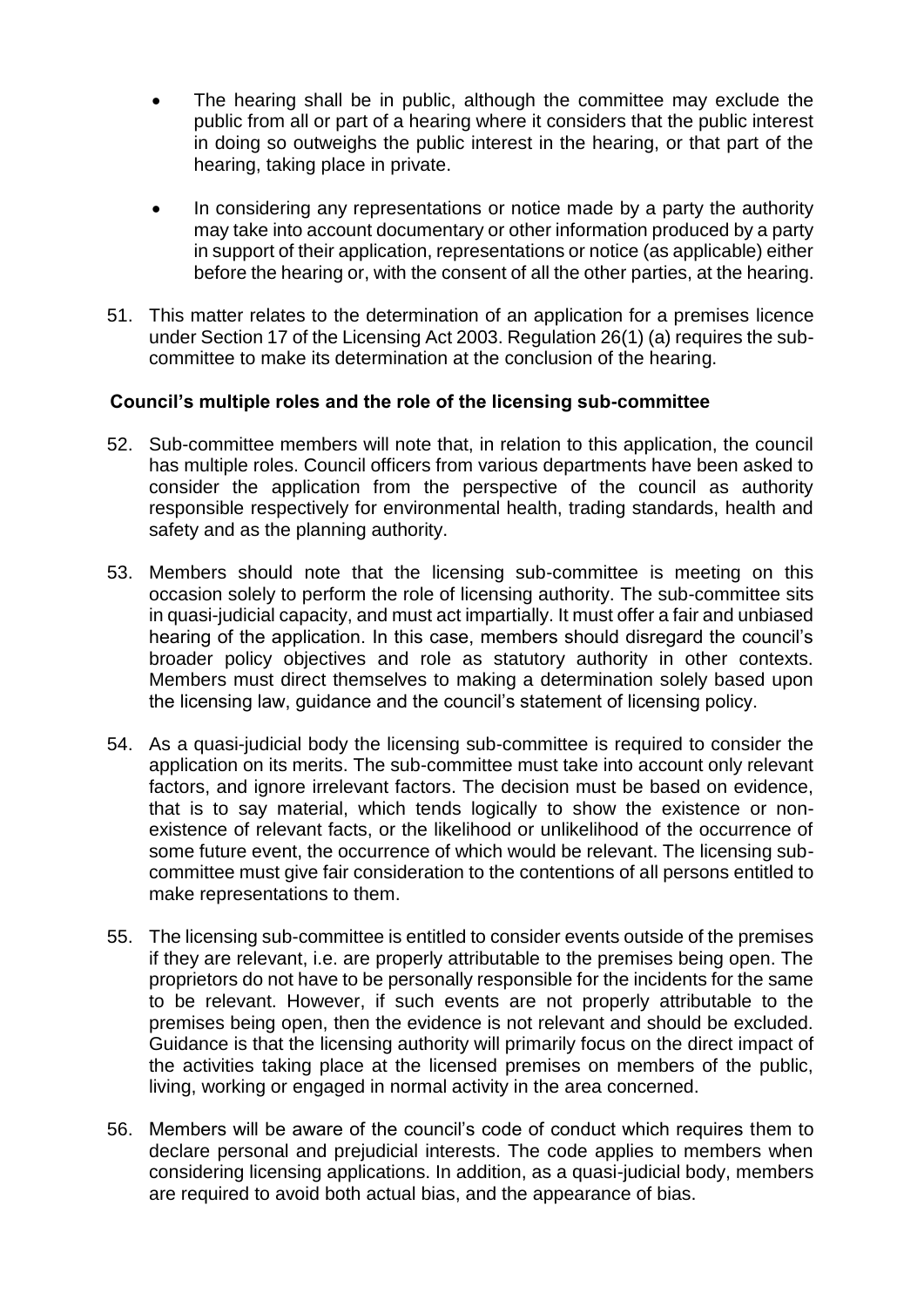- 57. The sub-committee can only consider matters within the application that have been raised through representations from other persons and responsible authorities. Interested parties must live in the vicinity of the premises. This will be decided on a case to case basis.
- 58. Under the Human Rights Act 1998, the sub-committee needs to consider the balance between the rights of the applicant and those making representations to the application when making their decision. The sub-committee has a duty under section 17 Crime and Disorder Act 1998 when making its decision to do all it can to prevent crime and disorder in the borough.
- 59. Other persons, responsible authorities and the applicant have the right to appeal the decision of the sub-committee to the magistrates' court within a period of 21 days beginning with the day on which the applicant was notified by the licensing authority of the decision to be appealed against.

#### **Guidance**

60. Members are required to have regard to the Home Office guidance in carrying out the functions of licensing authority. However, guidance does not cover every possible situation, so long as the guidance has been properly and carefully understood, members may depart from it if they have reason to do so. Full reasons must be given if this is the case.

#### **Strategic Director of Finance and Governance**

61. The head of regulatory services has confirmed that the costs of this process over and above the application fee are borne by the service.

# **BACKGROUND DOCUMENTS**

| <b>Background Papers</b>     | <b>Held At</b>              | <b>Contact</b>     |
|------------------------------|-----------------------------|--------------------|
| Licensing Act 2003           | Southwark Licensing,        | Mrs Kirty Read     |
| Home Office Revised          | C/O                         | Tel: 020 7525 5748 |
| Guidance to the Act          | <b>Community Safety and</b> |                    |
| <b>Secondary Regulations</b> | Enforcement, 160            |                    |
| Southwark statement of       | <b>Tooley Street,</b>       |                    |
| licensing                    | London SE1 2QH              |                    |
| policy Case file             |                             |                    |
|                              |                             |                    |

### **APPENDICES**

| <b>Name</b> | Title                                                |
|-------------|------------------------------------------------------|
| Appendix A  | Application for a premises licence and plans         |
| Appendix B  | Representations withdrawn by responsible authorities |
| Appendix C  | Map of the locality                                  |